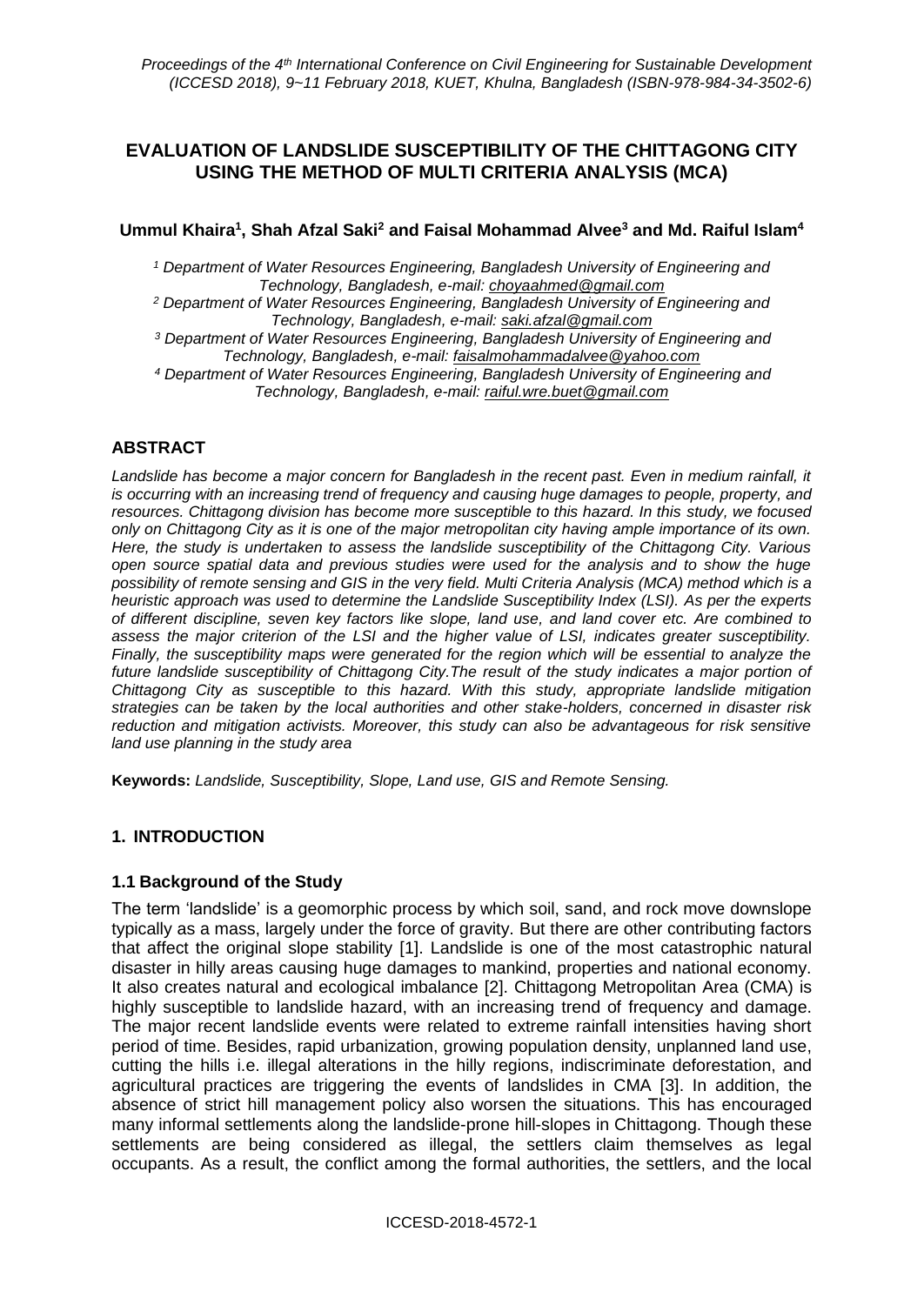communities over the past few decades has also weakened the institutional arrangement for reducing the landslide vulnerability in Chittagong City [4].

Therefore determination of the landslide prone areas in CMA is a crying need for developing appropriate landslide disaster risk reduction strategies. Hence, an up-to-date and accurate landslide susceptibility maps can ensure safety to mass people and their property at risk and avoid the immense economic loss [5].

The susceptibility was measured in terms of Land Susceptibility Index (LSI) which is the relative spatial likelihood for the occurance of landslide. A heuristic approach has been used in the study to assess the susceptibility of the area named Multi Criteria Analysis. This might not be the guaranteed optimal approach but given the complexity, it is an approach to problem solving. The approach makes the options and their contribution to the different criteria explicitly and for the different criteria, measures those explicit relative weighting system. [6].

## **1.2 Study Area**

Chittagong is the second largest both in size and importance and main seaport of Bangladesh, situated on the banks of the Karnaphuli River between the Chittagong Hill Tracts and the Bay of Bengal. It is situated within 22° 14ʹ and 22° 24ʹ 30" North Latitude and between 91° 46ʹ and 91° 53ʹ East Longitude[7]. The administrative boundaries divided Chittagong City into Chittagong Statistical Metropolitan Area, Chittagong Metropolitan Area, and Chittagong City Corporation. The study area for this research is Chittagong Metropolitan Area (Figure 1).



Figure-1 Map Showing the Chittagong Metropolitan Area and Chittagong City Corporation.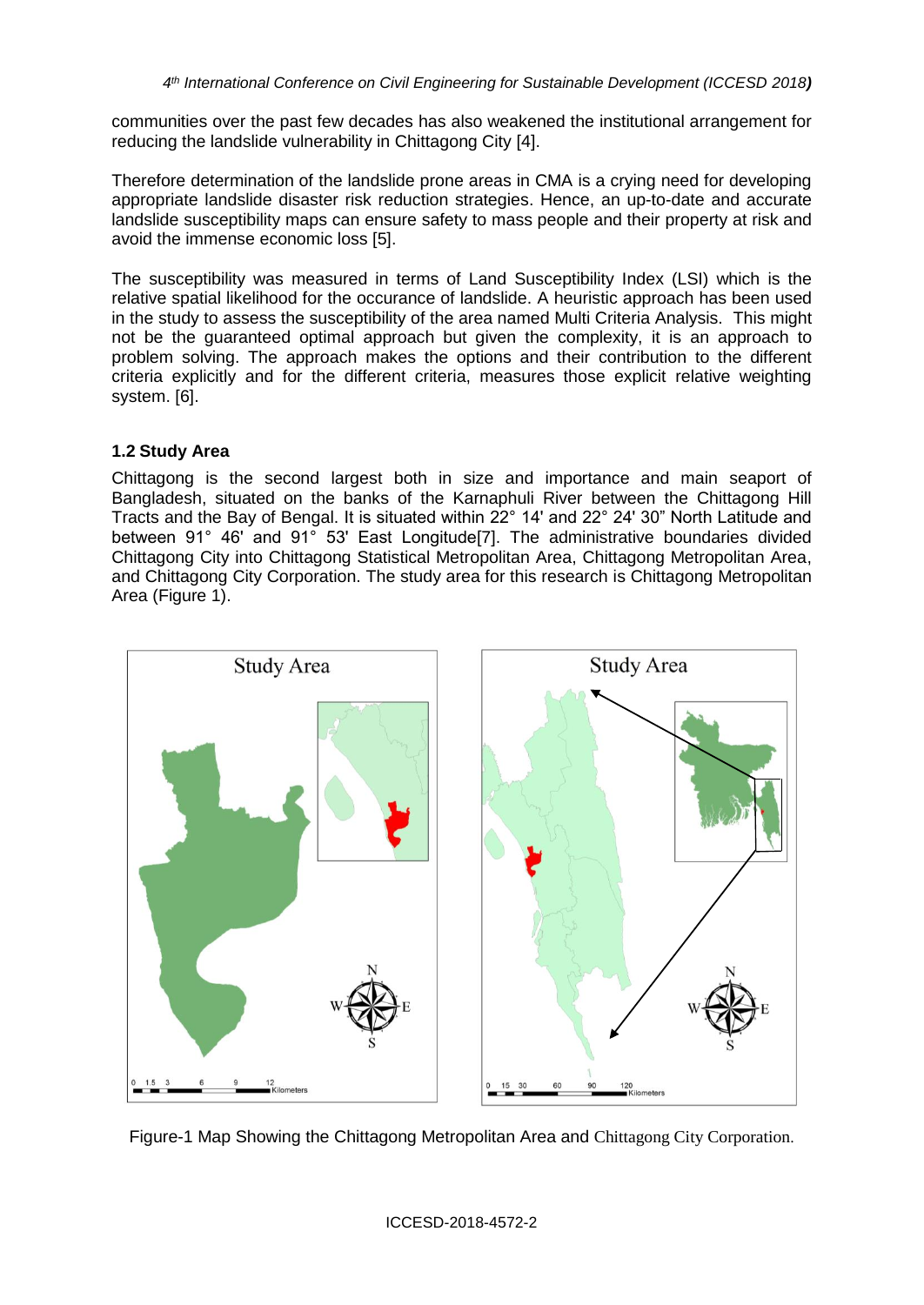# **1.3 Objective of the Study**

The aim of this research is to prepare the Landslide Susceptibility Mapping (LSM). The specific objectives of this research work are in the following:

- (a) Landslide Susceptibility map generation.
- (b) Preparing a handful materials for landslide mitigation strategies and risk sensitive land use planning.

## **2. LITERATURE REVIEW**

Landslide hazard assessment is generally based on the concept that 'the present and the past are keys to the future'. For this reason, most landslide hazard analyses take into account an up-to-date landslide inventory which represents the fundamental tool for identifying the factors causing landslides [8]. Different types of Geospatial technologies like the use of GIS, Global Positioning System (GPS), and Remote Sensing (RS) are useful in the hazard assessment and risk identification. The use of GIS for landslide mapping is common in various studies. Remote sensing (RS) is also used for monitoring and mapping of landslides [9].Mapping the susceptible areas is an essential task for proper land use planning and disaster management. This results in Social and economic losses due to landslides [10].

Throughout the years, different techniques and methods have been developed and applied for generating landslide susceptibility maps. These can be produced using both the quantitative or qualitative approach [11].Qualitative approaches weight each factors affecting the landslides based on the practical experience and expertise of the researcher [11]. Qualitative methods simply portray the hazard zoning in descriptive terms [12]. However, in recent decades quantitative techniques have become more popular because of the developments in computer programming and geospatial technologies.

There are mainly four methods available to map landslide susceptibility, namely landslide inventory based probabilistic, deterministic, heuristic, and statistical techniques [12]. Within these techniques, the probabilistic and statistical methods have been commonly used in recent years. These methods have become more popular, assisted by GIS and RS techniques [8]. Moreover, GIS-based Multi Criteria Analysis (GIS-MCA) provides powerful techniques for the analysis and prediction of landslide hazards. The primary objective of this paper is to apply GIS-MCA techniques for the Landslide Susceptibility Mapping (LSM).

# **3. DATA COLLECTION AND METHODOLOGY**

# **3.1 Data Source and Spatial Techniques**

Open source web portal namely United States geological survey (USGS) was used for all the spatial data required in this particular study. JAXA (Japan Aerospace Exploration Agency) DEM having spatial resolution of 30 m X 30 m was retrieved from [\(http://www.eorc.jaxa.jp/ALOS/en/aw3d30/data/index.htm\)](http://www.eorc.jaxa.jp/ALOS/en/aw3d30/data/index.htm) [13]. It was used for the preparation of various topographic parameters like slope, plan curvature, aspect, and relative relief of the current analysis. Geology information was taken from downloadable GIS data of Bangladesh which had been retrieved from U.S. Geological Survey Open-File Report. Retrieved from [https://pubs.usgs.gov/of/1997/ofr-97-470/OF97-](https://pubs.usgs.gov/of/1997/ofr-97-470/OF97-470H/linked_filepaths1.htm) [470H/linked\\_filepaths1.htm](https://pubs.usgs.gov/of/1997/ofr-97-470/OF97-470H/linked_filepaths1.htm) [14].

Slope, plan curvature and aspect maps were prepared from DEM file using spatial analyst tool of ArcGIS (version10.2). Before execution of these functions, a median filter was run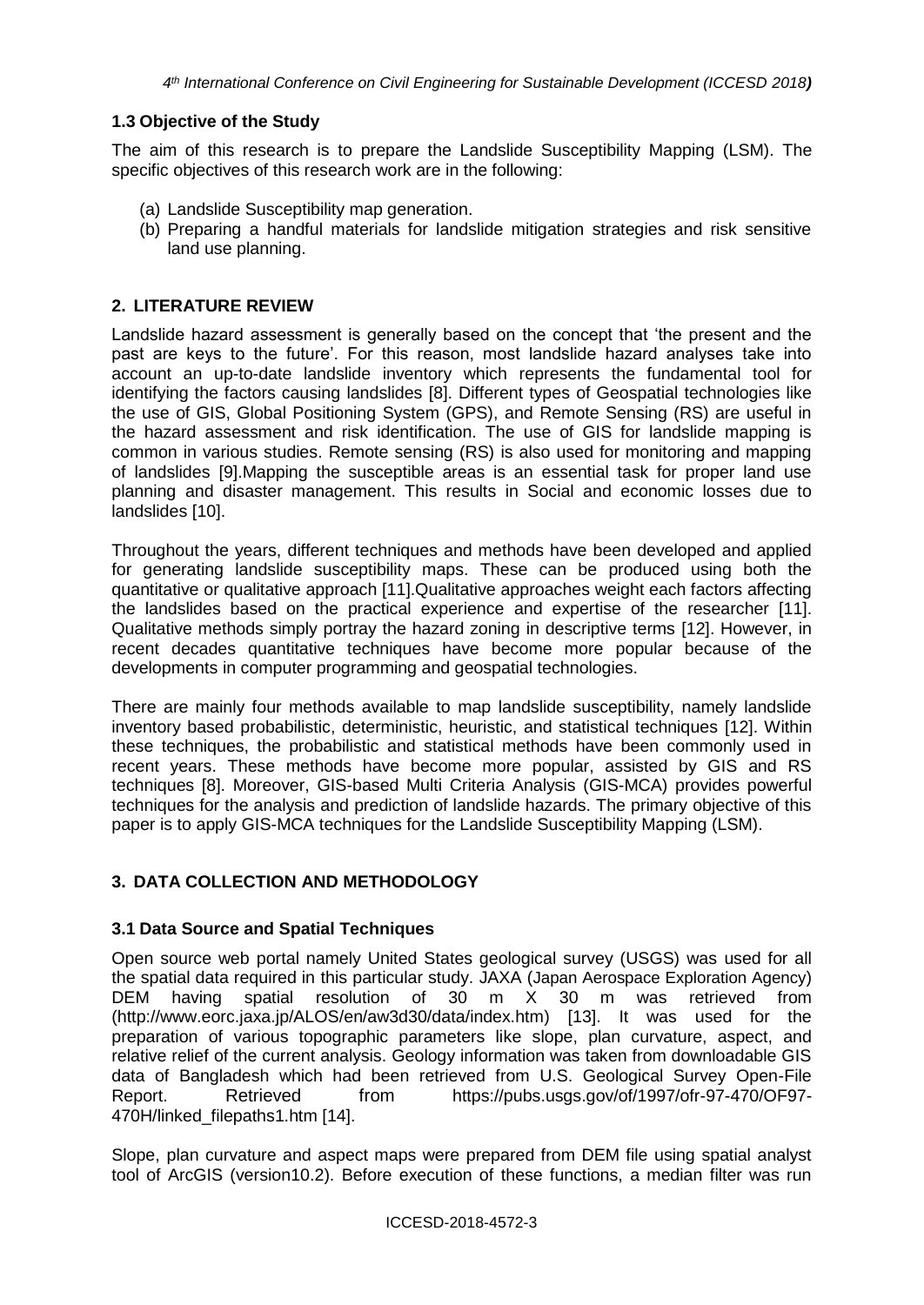over the entire DEM to minimize and remove artefacts. Next, the entire study area was divided by 30 m  $\times$  30 m grid size alongside each and individual grid filling with elevation range value for getting the relative relief map. This particular task had been done using geoprocessing tools in ArcGIS (version 10.2). A vegetation map was generated by means of spectral enhancement techniques like NDVI. It comprises three major vegetation classes as high, moderate and low.

#### **3.2 Parameter Weight Values**

Landslide susceptibility parameters, their subclasses, and rating for individual parameters are given in Table 1.

Table-1 Weight and rank values for each and individual input parameters based on influence on landslide occurrence.

| <b>Parameter</b>         | <b>Sub-Classes</b>                     | Weight         | Rank |
|--------------------------|----------------------------------------|----------------|------|
| [1] Slope                | $0^\circ - 5^\circ$                    | 3              |      |
|                          | $5^{\circ}$ -10 $^{\circ}$             | 4              | 8    |
|                          | $10^{\circ} - 15^{\circ}$              | 6              |      |
|                          | $>15^{\circ}$                          | 8              |      |
| [2] Plan Curvature       | Flat                                   | $\overline{2}$ |      |
|                          | Convex                                 | 3              | 6    |
|                          | Concave                                | 6              |      |
| [3] Aspect               | Flat                                   | 1              |      |
|                          | North, West, North-East                | $\overline{2}$ |      |
|                          | North-West                             | 3              | 5    |
|                          | South-East, South-West                 | 7              |      |
|                          | South                                  | 8              |      |
| [4] Land Use/ Land Cover | River                                  | $\overline{2}$ |      |
|                          | Urban                                  | 3              | 4    |
|                          | Vegetation                             | 5              |      |
|                          | Roads                                  | $\overline{2}$ |      |
| [5] Geology              | Beach, Dune Sand, Ocean and Wide River | 1              |      |
|                          | Vally Alluvium and Colluvium           | 3              |      |
|                          | <b>Dihing Formation</b>                | 4              | 3    |
|                          | <b>Bhu-ban Formation</b>               | 6              |      |
|                          | <b>Tipam Sandstone</b>                 | 8              |      |
| [6] Relative Relief      | < 15 m.                                | $\overline{2}$ |      |
|                          | 15 m. - 25 m.                          | 4              |      |
|                          | 25 m. - 35 m.                          | 6              | 6    |
|                          | 35 m. - 45 m.                          | 7              |      |
|                          | $> 45 m$ .                             | 8              |      |
| [7] Vegetation           | High                                   | $\overline{3}$ |      |
|                          | Moderate                               | 5              | 3    |
|                          | Low                                    | 8              |      |

The angle of the slope plays the most vital role in slope stability of a terrain. It is directly related to the landslides [15]. Moreover, residual soil gain more gravitation induced shear stress when the slope is potentially high resulting higher frequency of [16]. In this study, the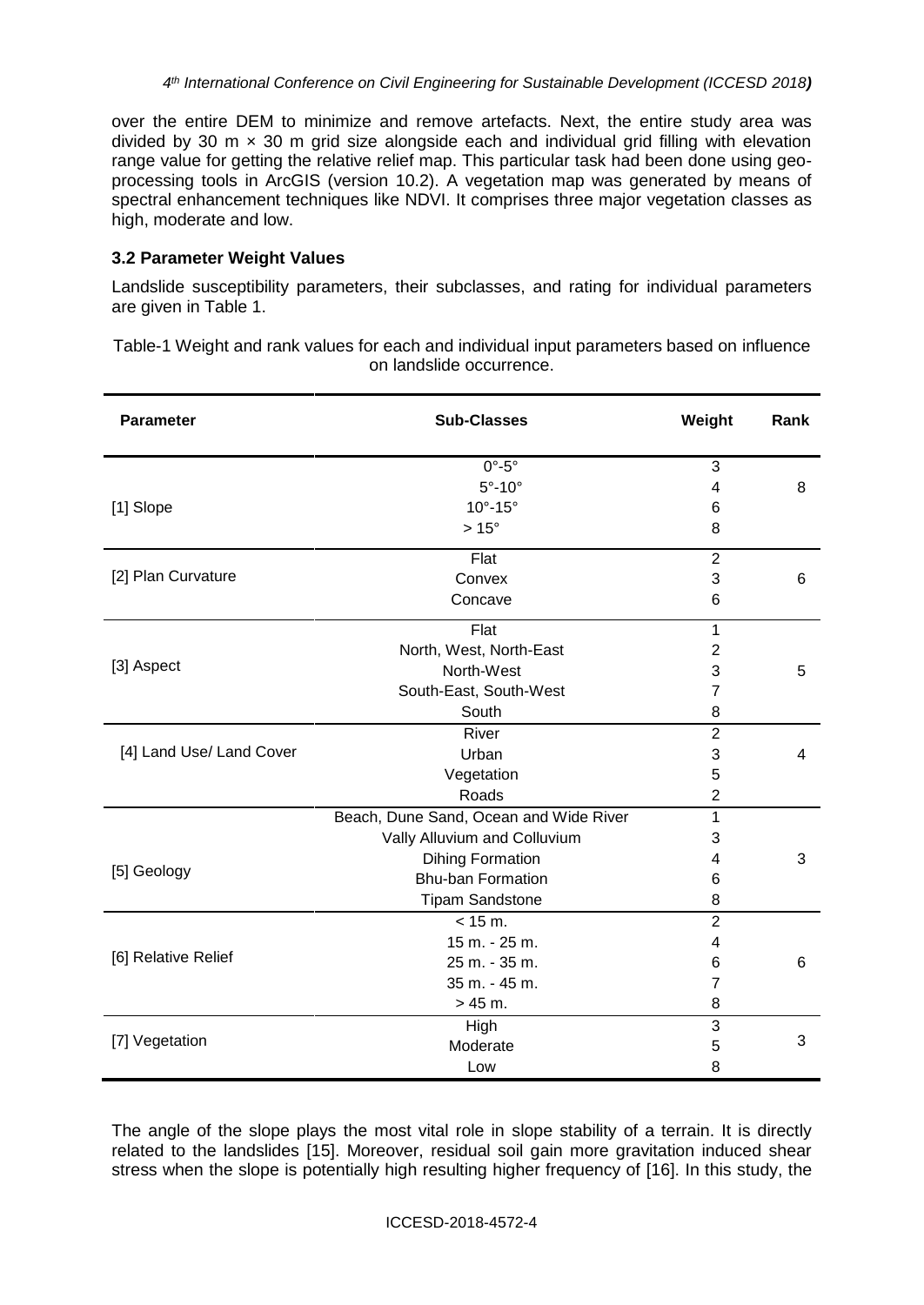entire study area was divided into 4 major slope classes. The past landslides put forward an observation that most of the slides were earth/debris flow, where natural slope angles were >15° [17]. This cognition led us to allotting higher weight value (i.e. 8) to this subclass. The other sub-classes are 0°-5°, 5°-10°, 10°-15° and their weight values are 3, 4 and 6 respectively.

Plan curvature consists three sub-classes. Flat surface has no substantial influence in landslide thus given very low weight values as 2. Concave curvatures concentrate surface water and almost certainly trigger landslide activity, hence assigned high weight value as 6, on the other hand, in case of convex curvature surface water will diverge from slope toe thus imposing less threat to landslide, thereby, given low weight value as 3. Aspect infers exposure to sunlight and drying winds, those control the concentration of the soil moisture which may eventually control the occurrence of landslides [18]. The aspect map is divided into 5 classes as Flat; North, West, and North-East; North-West; South-East and South-West; South. Then, from the context that south, south east and south west facing slopes are more open to landslide in the studied area, higher weight values (i.e. 8, 7 and 7) were assigned to these classes, and rest of the subclasses were given lesser weight values within 1 to 3 since those are not likely to pose potential threat [19].



Figure-2(a) Slope map, (b) Plan curvature map and (c) Aspect map of the study area showing their subclasses.

Land use or land cover plays a vital role in landslide initiation. In general, the area was categorized as four classes' viz., river, urban, vegetation, and roads. Among them, vegetation areas were given highest weight value as 5, because sparsely vegetated areas exhibit faster erosion and more instabilities than forest area [20]. Among the five geological units encountered in the study area Tipam / Dupi Tila formation, being comprised of, loose and less resistive sandstone layers account for maximum landslides in the study area; and thus alloted highest weight values 8 in context of landslide. Bhu-ban/Bokabill formation, on the other hand, are consist of hard and compact shale and believed to be comparatively less susceptible to landslide. Thereby, they are assigned moderate weight value as 6 in this study. Again, the Dihing Formation characterized by dominantly sand and clay lithology has given weight value 4. Rest of the units i.e. Beach, Dune Sand, Ocean and Wide River; valley alluvial and colluvial deposits, since not likely to pose any threat of landslides, are given very less weight values as 1 and 3 respectively. Relative relief is directly proportional to the probability of landslide occurrence as it controls several geologic and geomorphologic

ICCESD-2018-4572-5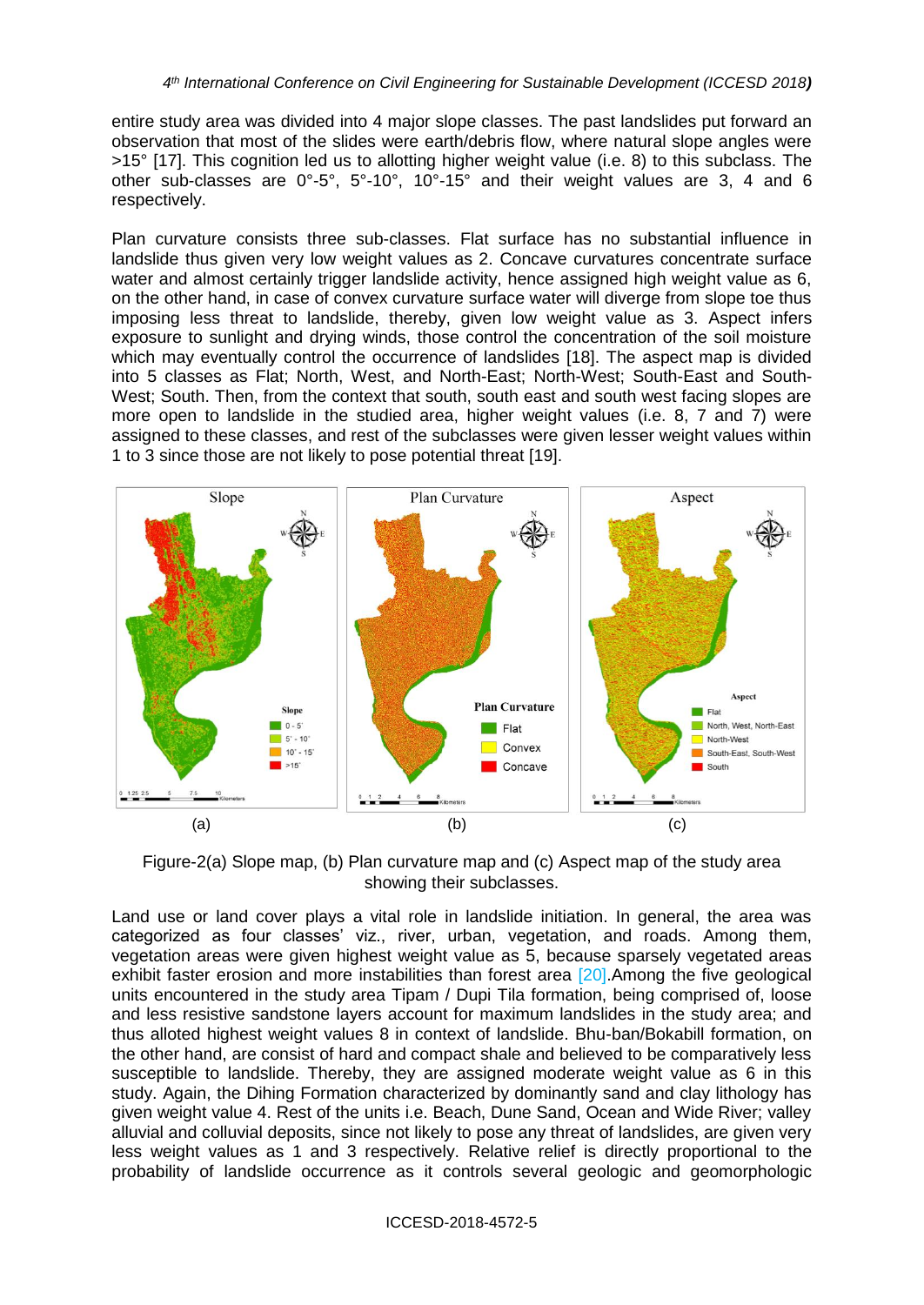processes [19].The relative relief map of the study area has been divided into 5 classes: < 15 meter, 15 - 25 meter, 25 - 35 meter, 35 – 45 meter and > 45 meter: to show the susceptible relief of the study area. In metropolitan area, landslides occur in areas of relief above 30 meters; with this background knowledge, we put higher weight values to relief classes above 30 meter as 7 to 8.



Figure-3(a) Land use map and (b) Geology map of the study area showing their subclasses.

Vegetation seems to be less risky to landslide, however, in this study, we adopted moderate weight value because of substantial occurrence of vegetation in the hilly areas of the study location. Slopes having sparse vegetation were assigned high weight value as 8 whereas moderate and high vegetation were given moderate weight values as 5 and 3 respectively [21].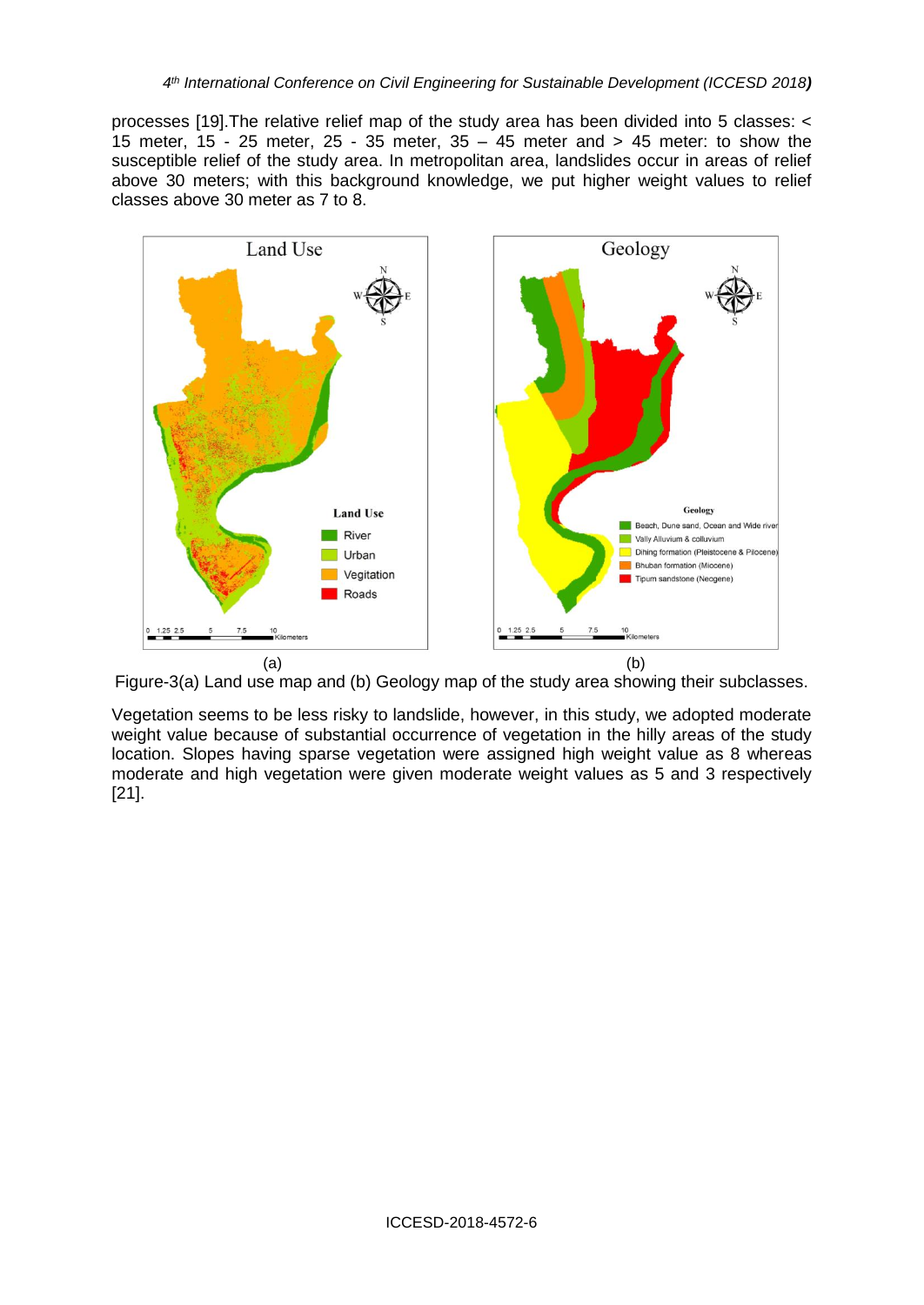

Figure-4(a) Relative relief map and (b) Vegetation map of the study area showing their subclasses.

# **3.3 Landslide Susceptibility Index (LSI) Mapping**

The landslide susceptibility index (LSI) mapping was done with the conversion of all the spatial datasets to a common scale with weight and rank values. The reason of conversion into a common scale is that all the spatial dataset arrived from diverse source areas of the study region. Finally, integration of various thematic parameters in a single hazard index was accomplished by the procedure of weighted liner sum of the equation 1 [22].

$$
LSI = \sum_{i}^{n} W_i * R_i \tag{1}
$$

Where LSI is the ultimate landslide susceptibility index, W*i* is the weight of parameters subclasses, R*i* is the rank of the each and individual parameter. Once the integration was accomplished, using weighted overlay techniques in ArcGIS (version 10.2), the next step was the classification of the final outcomes.

# **4. RESULT AND DISCUSSION**

LSI map depicts the division of land areas into zones of varying degree of stability, based on the estimated significance of the causative factors for inducing instability [23]. Using the weightage values discussed above landslide susceptibility maps were generated. The result exhibits that the values range from 79 to 258.Despite of observing the distributed pattern in histogram appearance, we applied three classification methods—natural break (79-129 as low, 129-169 as moderate and 169-258 as high risk zone), quantile (79-132 as low, 129-161 as moderate and 161-258 as high risk zone), and equal area intervals (79-138.67 as low, 138.67-198.33 as moderate and 198.33-258 as high risk zone) to attain the final hazard map. In this study, we have classified the final map into three hazard classes: Low, Moderate and High. Classification of different methods are shown in the following histograms in Figure 5(a) and 5(b)-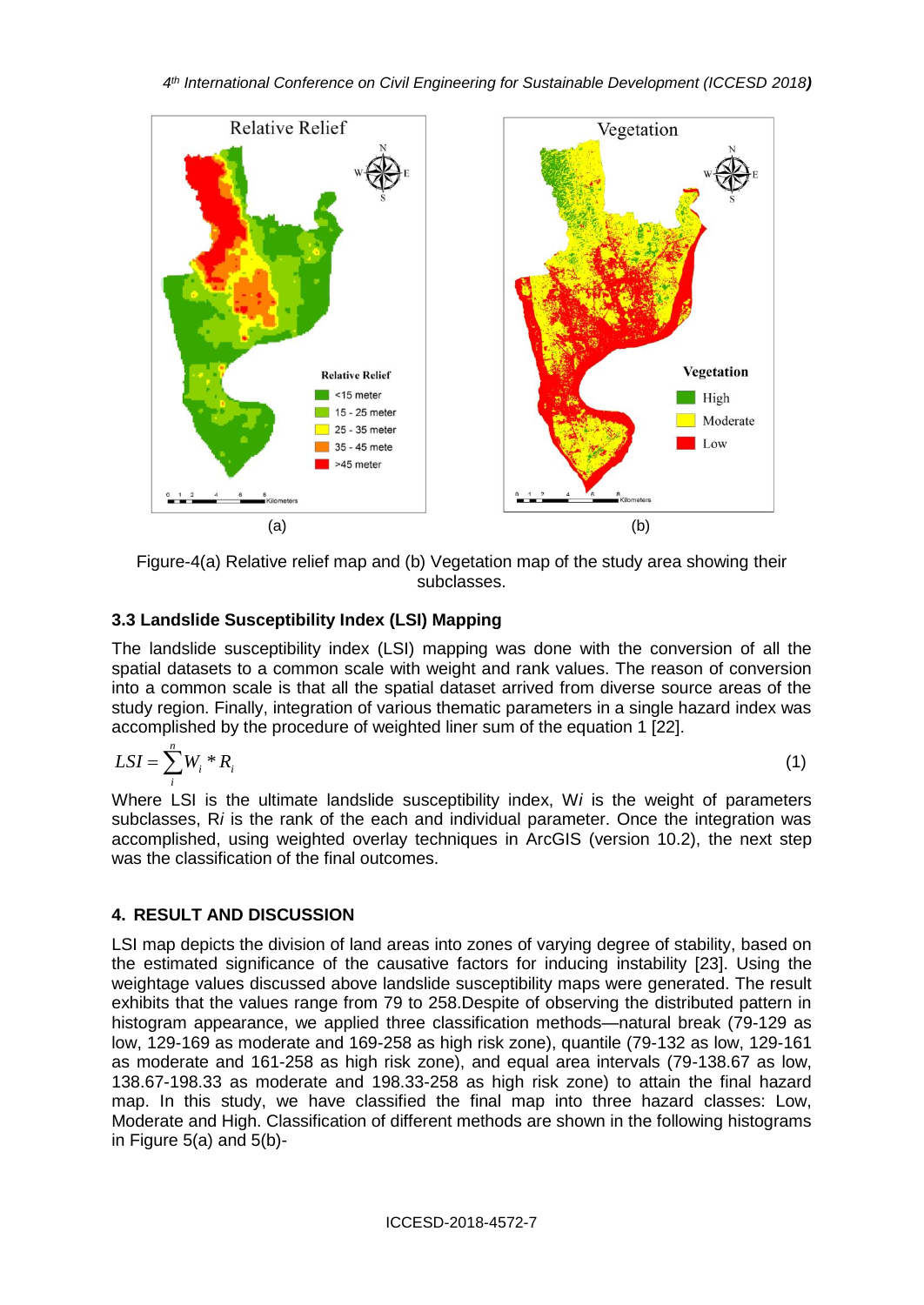





Figure 5(b). Histogram distribution for equal interval scheme. Using these intervals following maps were generated which are showed in Figure-6(a) and,



Figure 6(a). Landslide susceptibility zonation map based on natural break (left) and quantile (right) schemes.

#### ICCESD-2018-4572-8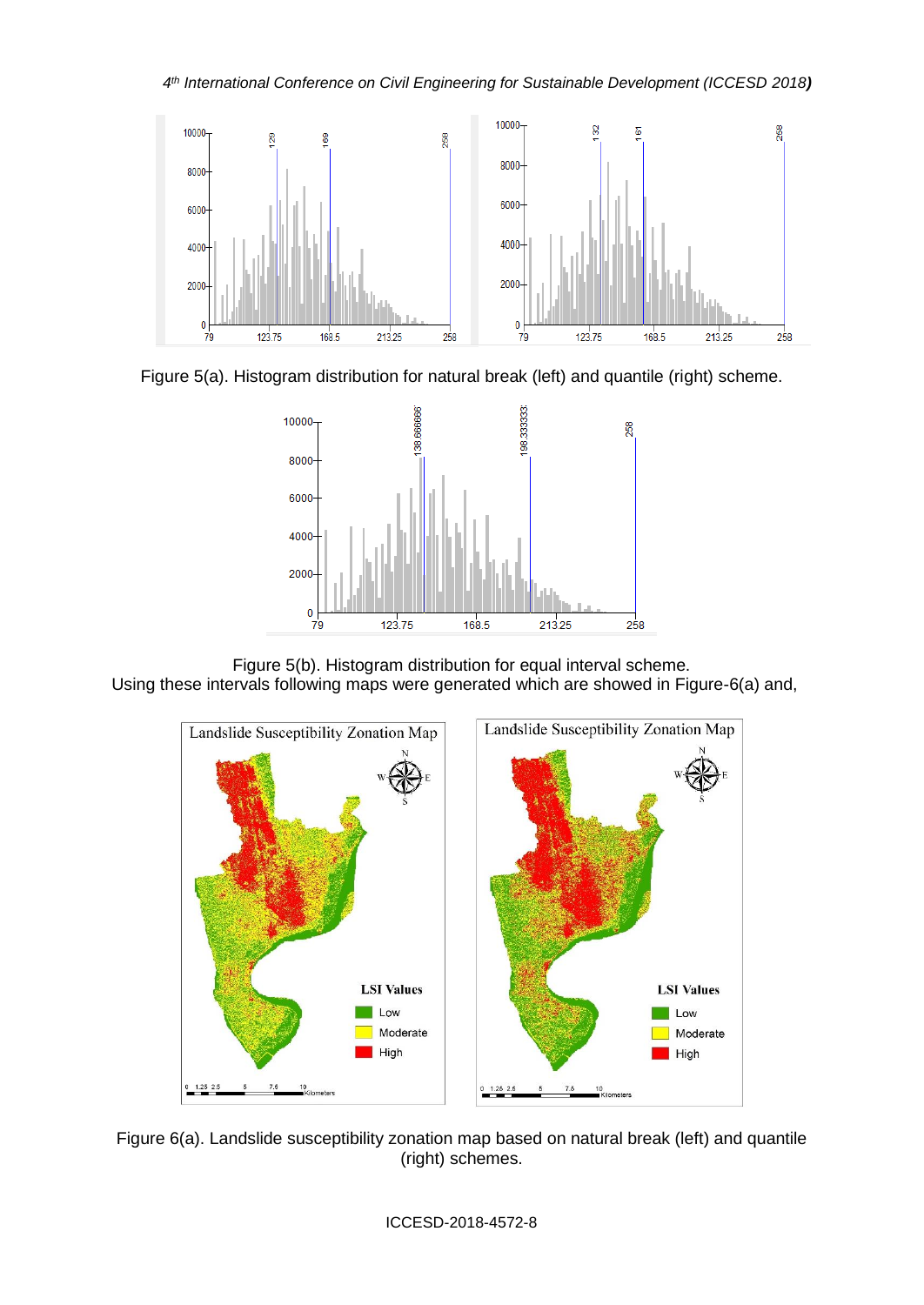

Figure 6(b). Landslide susceptibility zonation map based on equal interval scheme.

6(b). The result shows the central and northern part of the study area (Including Hathazari, Kotwali, Khulsi) is in highest risk of landslide. That means these zones are the most likely to encounter landslides. And previous major landslide events actually happened in these zones which supports the result of this analysis.

The distribution of different risk zones are shown in the following pie charts in Figure 7(a) and Figure 7(b). The result shows that about 25% of the study area (about 48 sq. km.) falls under high risk zone, about 45% of the study area (about 87 sq. km.) fall under moderate risk zone and about 30% of the study area (about 58 sq. km.) fall under low risk zone based on natural break scheme. About 33% of the study area (about 63 sq. km.) falls under high risk zone, about 33% of the study area (about 64 sq. km.) fall under moderate risk zone and about 34% of the study area (about 66 sq. km.) fall under low risk zone based on quantile scheme. About 7% of the study area (about 12 sq. km.) falls under high risk zone, about 51% of the study area (about 99 sq. km.) fall under moderate risk zone and about 42% of the study area (about 81 sq. km.) fall under low risk zone based on equal interval scheme.



Figure 7(a). Percentage of different risk zones based on natural break (left) and quantile (right) schemes.

## ICCESD-2018-4572-9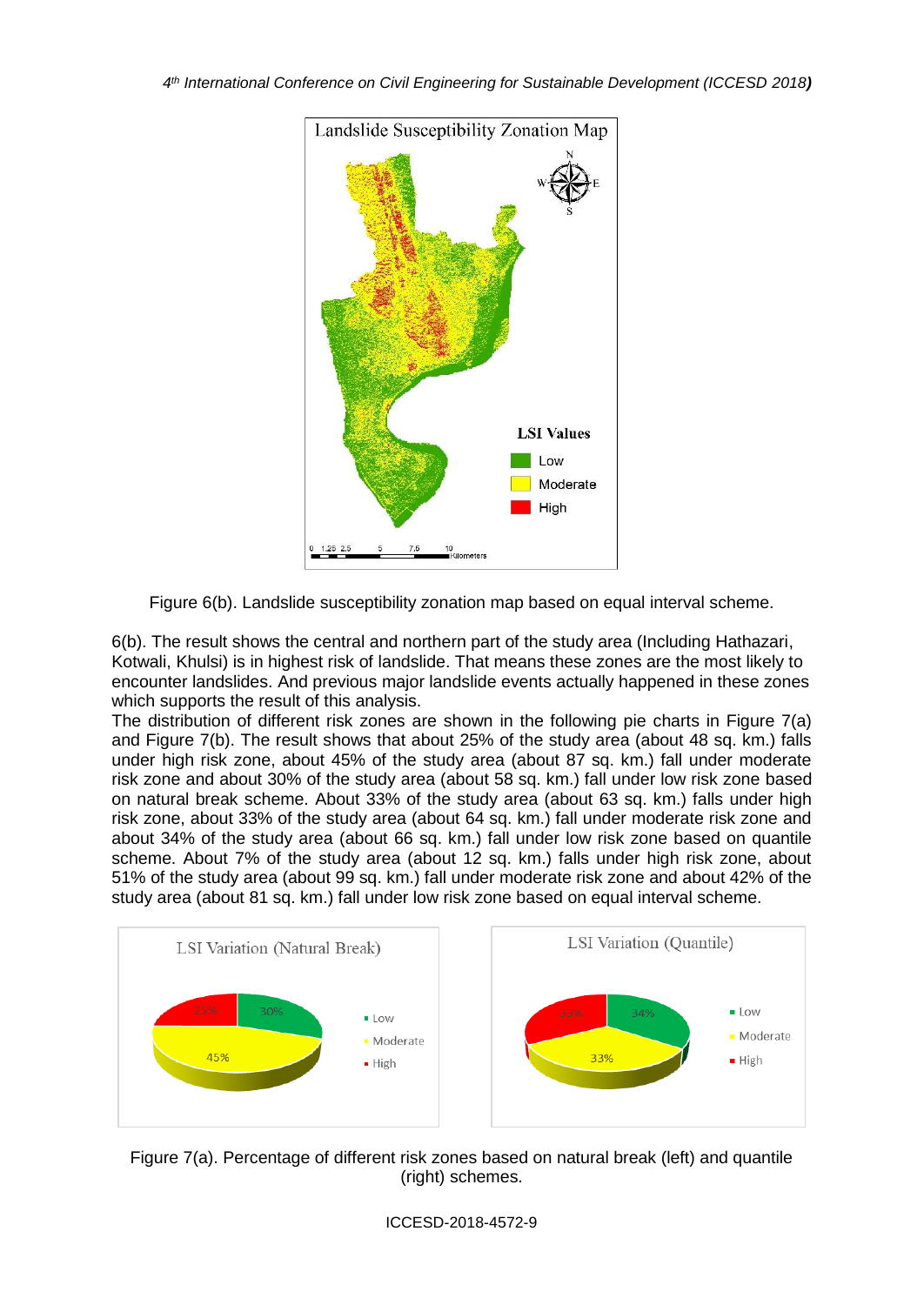

Figure 7(b). Percentage of different risk zones based on equal interval scheme.

## **5. CONCLUSIONS AND RECOMMANDATION**

Landslide Susceptibility Index is a good measure to evaluate extend of the vulnerability prone area. The study is very important in aspect of disaster management, disaster risk mitigation, hazard mapping etc. The analysis shows that the central and Northern areas of the study area is the most vulnerable to this disaster. And the major landslides of Chittagong occurred exactly in this areas. This shows the potential applicability and importance of this sort of study. In this study seven parameters were used: Slope, Plan Curvature, Aspect, and Land use/land cover, Geology, Relative Relief, and Vegetation. For future studies, it is possible to incorporate more relevant parameters. Similar kind of studies can be carried out on other hilly areas of Bangladesh.

As this type of studies are very effective in finding out the vulnerable areas to landslide, future land development plans should incorporate this types of studies and consider for better understanding of human casualties and other damages. For this study, all the data used were open source. But many of the elements were larger in special resolution. In future, it is recommended to use more precious data sets if possible.

## **ACKNOWLEDGEMENTS**

The Authors Express Their Gratitude Towards The Japan Aerospace Exploration Agency (Jaxa) And Usgs For Making Available Open Source Spatial Data To Carry Out The Research.

## **REFERENCES**

- [1] Chapagai D (2011), Landslide problem of South-Asia and vis-à-vis Global Scenario, SAARC training program on landslide risk management in South-Asia, SAARC Disaster Management Centre (SDMC), New Delhi, May 02-08, 2011.
- [2] Ayala IA, Chavez OE, Parrot JF (2006) Landsliding related to land-cover change: a diachronic analysis of hill slope instability distribution in the Sierra Norte, Puebla, Mexico. Catena 65:152–165
- [3] Khan YA, Lateh H, Baten MA, Kamil AA (2012) Critical antecedent rainfall conditions for shallow landslides in Chittagong City of Bangladesh. Environ Earth Sci 67(1):97–106
- [4] Ahammad R (2009) Understanding institutional changes for reducing social vulnerability to landslides in Chittagong City, Bangladesh. Dissertation, Stockholm University, Sweden
- [5] Kavzoglu T, Sahin EK, Colkesen I (2013) Landslide susceptibility mapping using GIS-based multicriteria decision analysis, support vector machines, and logistic regression. Landslides. doi:10.1007/s10346-013-0391–7